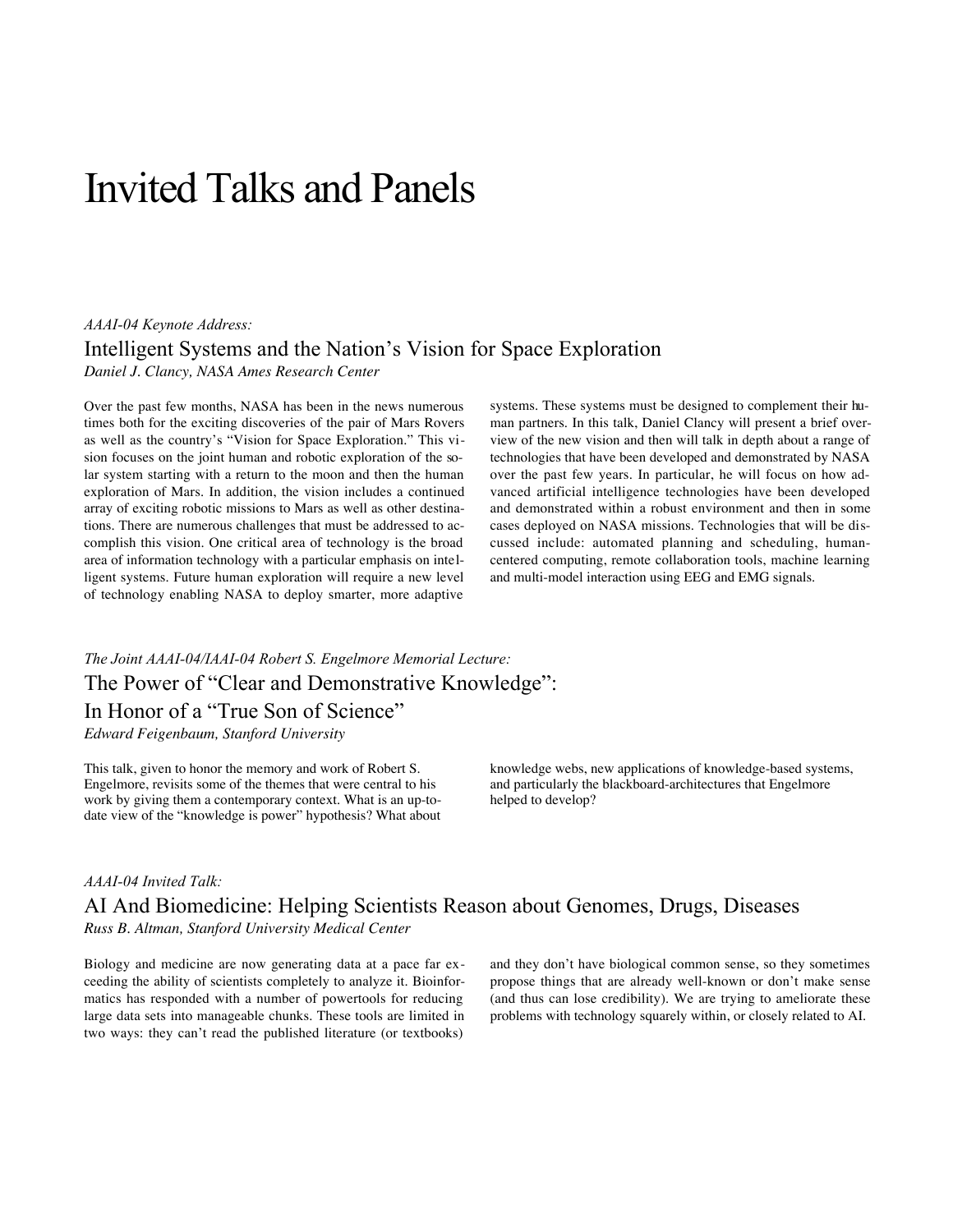## *AAAI-04 Invited Talk:* "If not the Turing Test, then What?"

*Paul Cohen, University of Massachusetts, Amherst, and USC Information Sciences Institute*

Turing proposed his indistinguishability test more than half a century ago, and although it is never far from the thoughts of AI researchers, it has done us little good. While other sciences seem motivated by their grand challenges, AI does not strive to pass Turing's test. It is too remote a prospect, and the test itself provides no compass or route markers. It is mired in philosophical problems, it ignores physical and perceptual aspects of intelligence, and it has too many prerequisites. Yet Turing's test has virtues we should preserve in more effective grand challenges: it emphasizes common sense, universal scope, and understanding; success is judged by ordinary people; and the test provides ample rope to hang oneself. These are good criteria for grand challenge problems in general.

But there are other criteria that Turing's test does not satisfy. We need progressions of challenges, spaced at two-to-five year intervals, which will get us to Turing's goal within twenty years, and parallel series of challenges in the perceptual/physical realm. We need "come as you are" challenges that do not require something else to be achieved before we can start work. These problems should drive the development of new technologies but discourage "self-inflicted" research. Ph.D. students should be able to trace very short paths from their dissertation topics to one or more of these problems, and should see clearly the progression from it to longer-term challenges. The grand challenge problems should be updated regularly to deal with unforeseen impediments.

Cohen will give several possible examples of progressions of grand challenge problems. It is time to put aside the Turing Test and replace it with challenges that work for us.

## *AAAI-04 Invited Talk:* Strength of Character: AI Personalities in Video Games *Ian Lane Davis, Mad Doc Software*

Davis will examine the upcoming great frontier in AI, which is the construction of believable characters in video games. He will touch on all the aspects of making believable characters from animations to behaviors to internal models of AI.

#### *AAAI-04 Invited Talk:*

Agents Meet the Semantic Web in the Aether *Tim Finin, University of Maryland, Baltimore County*

The software agents paradigm has received considerable research but has not yet found broad application. The vision is still sound and will be re-invigorated by two new developments: semantic

#### *AAAI-04 Invited Talk:*

## Applications of Artificial Intelligence to Web Search *Peter Norvig, Google*

Web search engines have accumulated billions of pages of text. A corpus of this size provides an interesting opportunity for techniques in machine learning, natural language processing, and other

web languages, which provide stronger knowledge sharing technology, and the emergence of pervasive computing environments, whose requirements match the strengths of multiagent systems.

areas of artificial intelligence. This talk will examine how these techniques can be used in a large, practical web search engine.